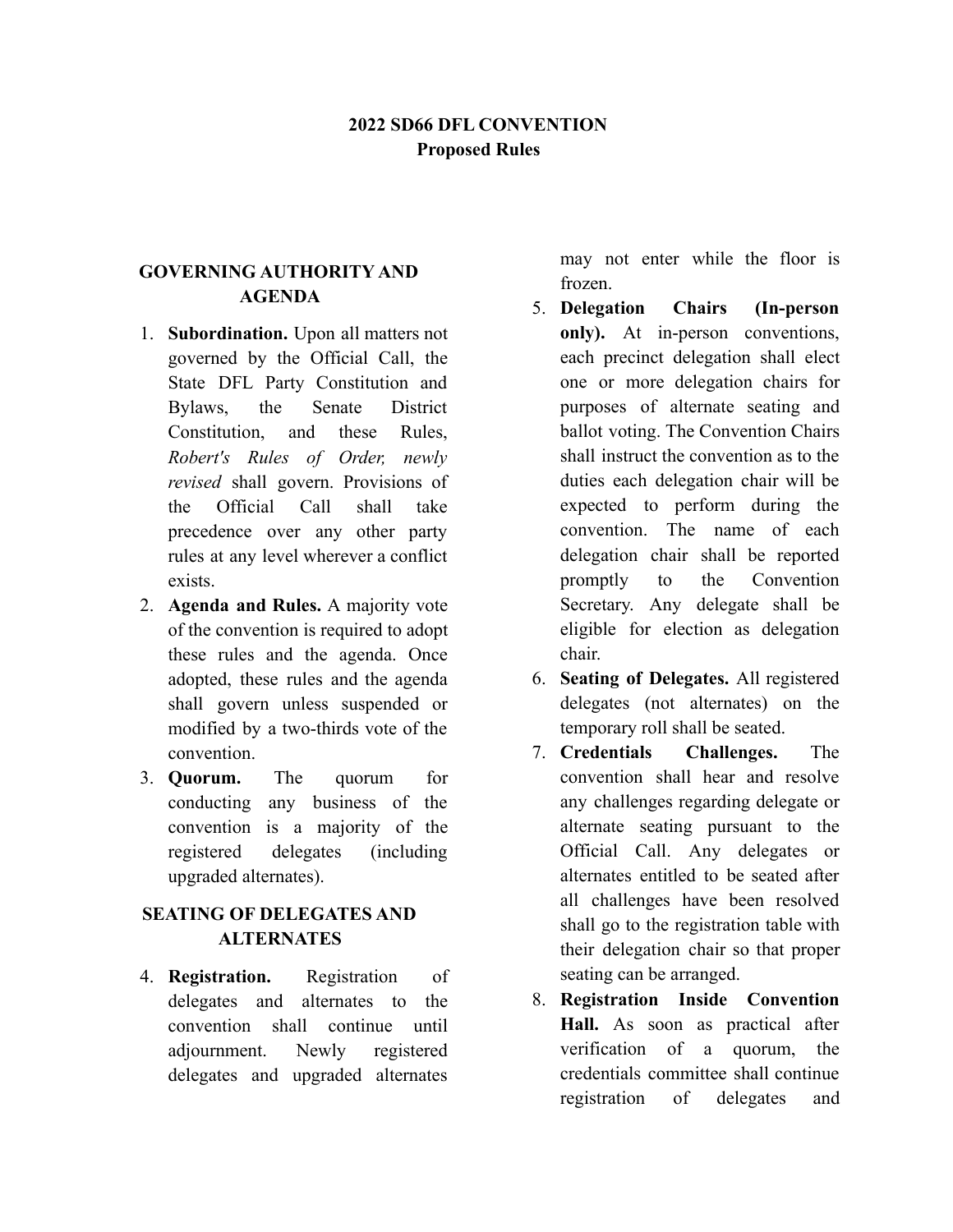upgrading of alternates from inside the convention hall so as to permit its members to maintain a consistent and accurate delegate count by precincts while participating as convention delegates.

- 9. **Equal Division.** The delegation co-chair(s) shall maintain equal division for the delegation (and subcaucus) whenever possible. This is achieved by upgrading alternates giving preference to the highest-ranked alternate with a gender identity that will achieve and/or maintain equal division (even if this means skipping a higher-ranked alternate).
- 10. **Upgrading of Alternates.** The following rules shall govern upgrading and downgrading of alternates:
- 11. **Alternates Elected At Large.** Alternates elected at large shall be upgraded to delegate status according to their numerical ranking on the precinct report and according to equal division.
- 12. **Alternates Elected by Subcaucus.** Alternates elected through subcaucus voting systems will be upgraded to delegate status in the order reported within their subcaucus and according to equal division. If there are no alternates available from within a subcaucus, alternates will be raised from among the highest ranking alternates, who will achieve or maintain equal division, within the other subcaucuses by a lottery in which each subcaucus will be

represented in proportion to its delegate allocation strength.

- 13. **Temporary Delegate Badges (In-person only).** At in-person conventions, a temporary delegate badge shall be issued to an appropriate alternate when the alternate is raised to delegate status. If the upgraded alternate is subsequently returned to alternate status, the alternate's delegate badge shall be immediately surrendered.
- 14. **No Upgrading During Voting.** There shall be no upgrading of alternates during any voting process.
- 15. **Floor Access.** Non-upgraded alternates and visitors shall be seated separately from delegates and shall not be allowed on the convention floor during the convention.
- 16. **Floor Passes—Campaigns.** No more than 5 floor passes shall be issued by the credentials committee chair to each candidate for those positions that are on the agenda to be elected or endorsed at this convention. Individuals with campaign floor passes shall not be permitted on the floor when it is frozen.
- 17. **Floor Passes—Accommodations.** Special floor passes shall be issued for an interpreter or other personal care assistant for any delegate or upgraded alternate who submits a request to the credentials committee. Such persons may be seated in close proximity to the delegate or alternate they are assisting, but shall play no role in the convention.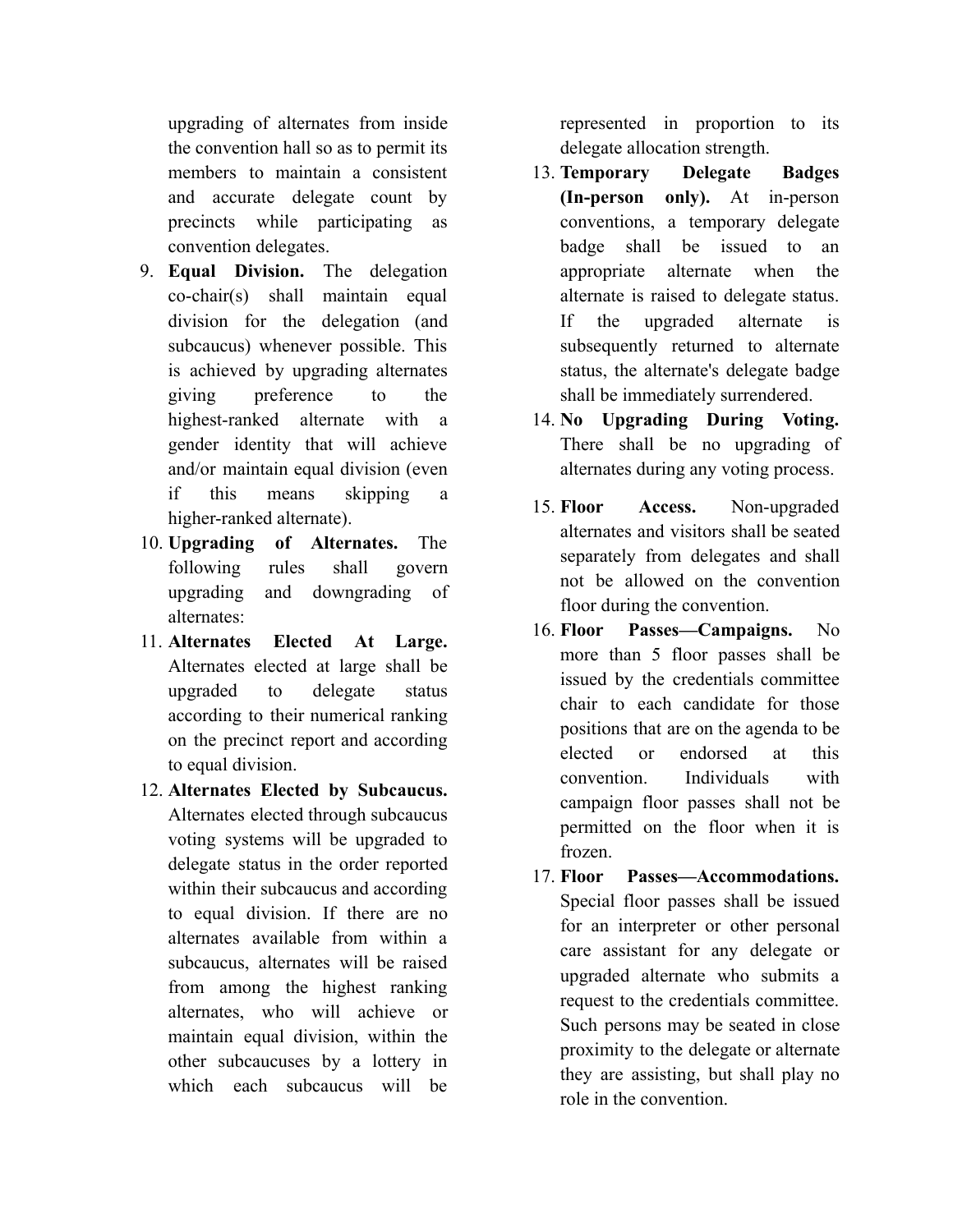#### **GENERAL CONVENTION RULES**

18. **Adjournment.** The convention shall not adjourn before completing the following business:

Elections of party unit officers specified in the constitution

Consideration of State Senate and State House endorsements (Senate/House District Conventions only)

Elections of State Convention delegates and alternates (Organizing Unit Conventions only)

Elections of State Central Committee members and alternates (Organizing Unit Conventions only).

- 19. **Convention Chairs.** The convention shall elect one or more Convention Chairs, with equal division, by plurality vote or as the convention determines.
- 20. **Convention Assistants.** The Convention Chairs shall appoint a convention secretary and may appoint parliamentarians, timekeepers, tellers, sergeants-at-arms, and other assistants as they deem necessary to conduct convention business.
- 21. **Equal Division by Gender Identity.** The Convention Chairs shall ensure that each election complies with the requirements regarding equal division located in the Equal Division section of the State DFL Rule Book (Addendum A of the Minnesota DFL Constitution and Bylaws). For State Convention delegate and alternate elections and

for State Central Committee elections (Organizing Unit conventions only), there shall be an equal division by gender identity. Even numbered allocations shall be equally divided. Odd numbered allocations shall be as equally divided as possible. If both delegate and alternate allocations are odd numbered, the imbalance in delegate election must be reversed in favor of an underrepresented gender identity in the alternate election.

- 22. **Voting Methods.** Contested elections and endorsements shall be done by written ballot. In the event of a tie vote in an election, there will be a run-off ballot including only the names of the tied candidates; if a tie still exists, it will be broken by lot. All other voting shall be by voice vote or uncounted rising vote unless a written ballot vote is requested by the Convention Chair or by one-third of the delegates present.
- 23. **Ballot Distribution.** Convention tellers shall distribute ballots to the chair of each precinct delegation on matters to be determined by written ballot. Ballots shall be distributed only to delegates and upgraded alternates seated under the rules of this convention. These ballots shall be returned by the precinct delegation chair to the tellers.
- 24. **Prayer Breaks.** The convention shall recess for scheduled prayer breaks. No business including the upgrading of alternates shall be conducted during a prayer break.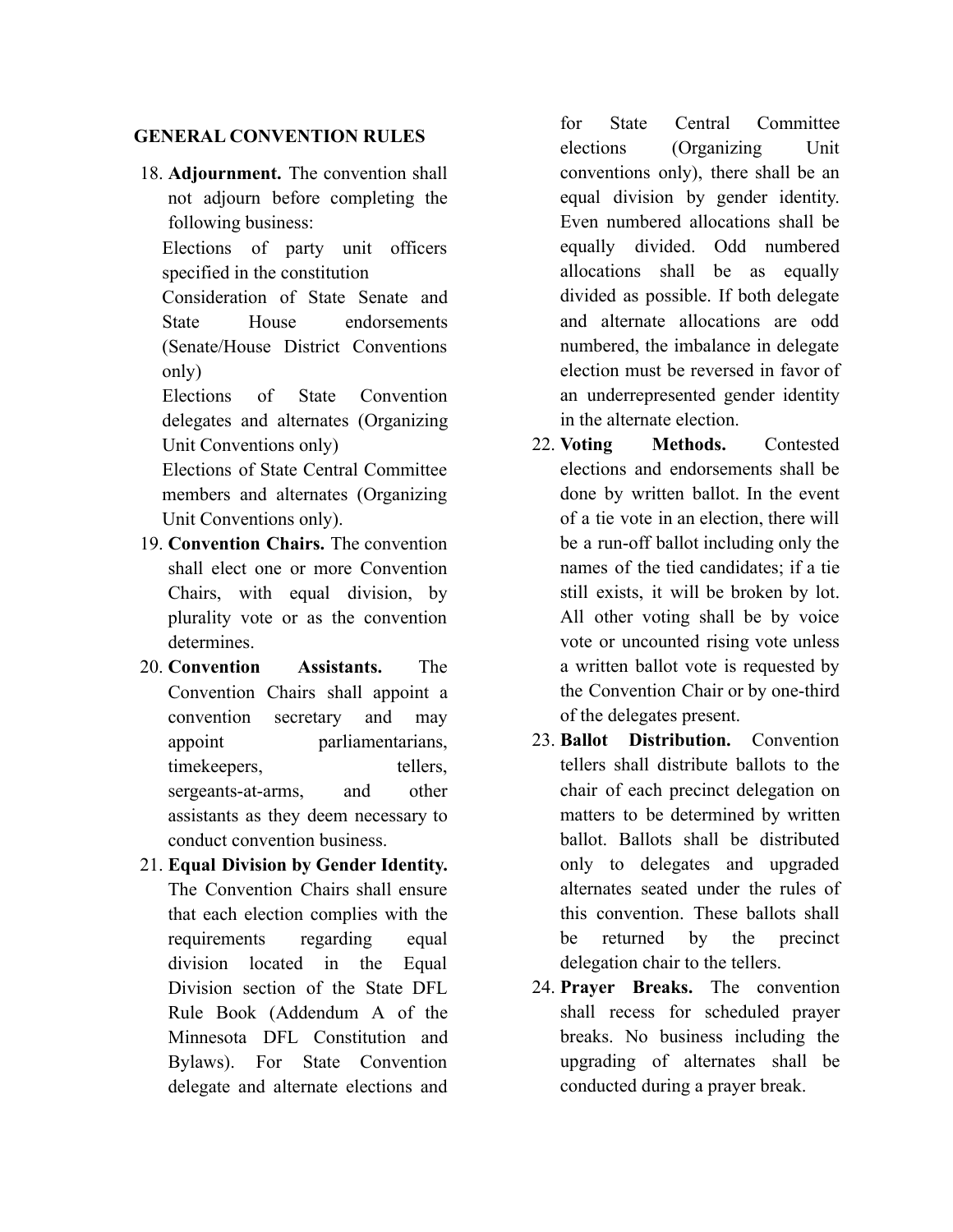- 25. **Smoking/Vaping.** Smoking, vaping, and use of intoxicants is prohibited on the convention floor. No smoking or vaping is allowed in the hallways adjacent to the convention hall, or outside the main entry to the building.
- 26. **Signs, Literature, Demonstrations, and Order in Convention Hall.** No person may place any banners or posters on the convention platform or in any way obstruct the view of the platform by delegates. All signs and other materials must comply with the rules of the convention facility, and with any additional rules and procedures established by the [rules] committee. Campaign literature may not be distributed in the convention hall during balloting. No moving demonstrations are permitted during balloting. There shall be no disruptive demonstrations in the galleries. Each delegation will be responsible for collecting materials and garbage. Whistles, air horns, bull horns, and strobe lights or other similar devices will not be allowed during the convention in the convention hall.

#### **SPEECH AND DEBATE RULES**

27. **Recognition.** No delegate may speak until recognized by the Convention Chair. Speakers will first state their name and precinct, and may state their pronouns. Speakers should always address the chair. No person may speak more than once on an item of business until all others on

that side who wish to do so have had an opportunity.

- 28. **Speaking Limits—Debate.** Unless otherwise provided for in these rules, no delegate shall speak for more than **2** minutes on any item. The chair will rotate speaking privileges among floor microphones and between proponents and opponents of a measure to the extent possible. Debate will terminate when **3** speakers have been heard on each side.
- 29. **Speaking Limits—Credentials Challenges.** With respect to credentials challenges, prior to the floor debate, speakers on behalf of both the challenged delegation and the challenging delegation shall each be allowed **5** minutes in total to present their positions, with the challenged delegation speaking last.
- 30. **Dropped or Withdrawn Candidates.** A properly nominated candidate who is dropped under the appropriate drop rule, or who voluntarily withdraws, may address the convention, committee, or commission for up to one minute immediately after withdrawing, or before or immediately after the ballot result is announced.
- 31. **Motions to Table.** Any motion to table shall be considered as though it were a motion to postpone indefinitely. A motion to postpone indefinitely does not preclude amendments to the main motion.
- 32. **Motions to Reconsider, Object to Consideration.** The motions "to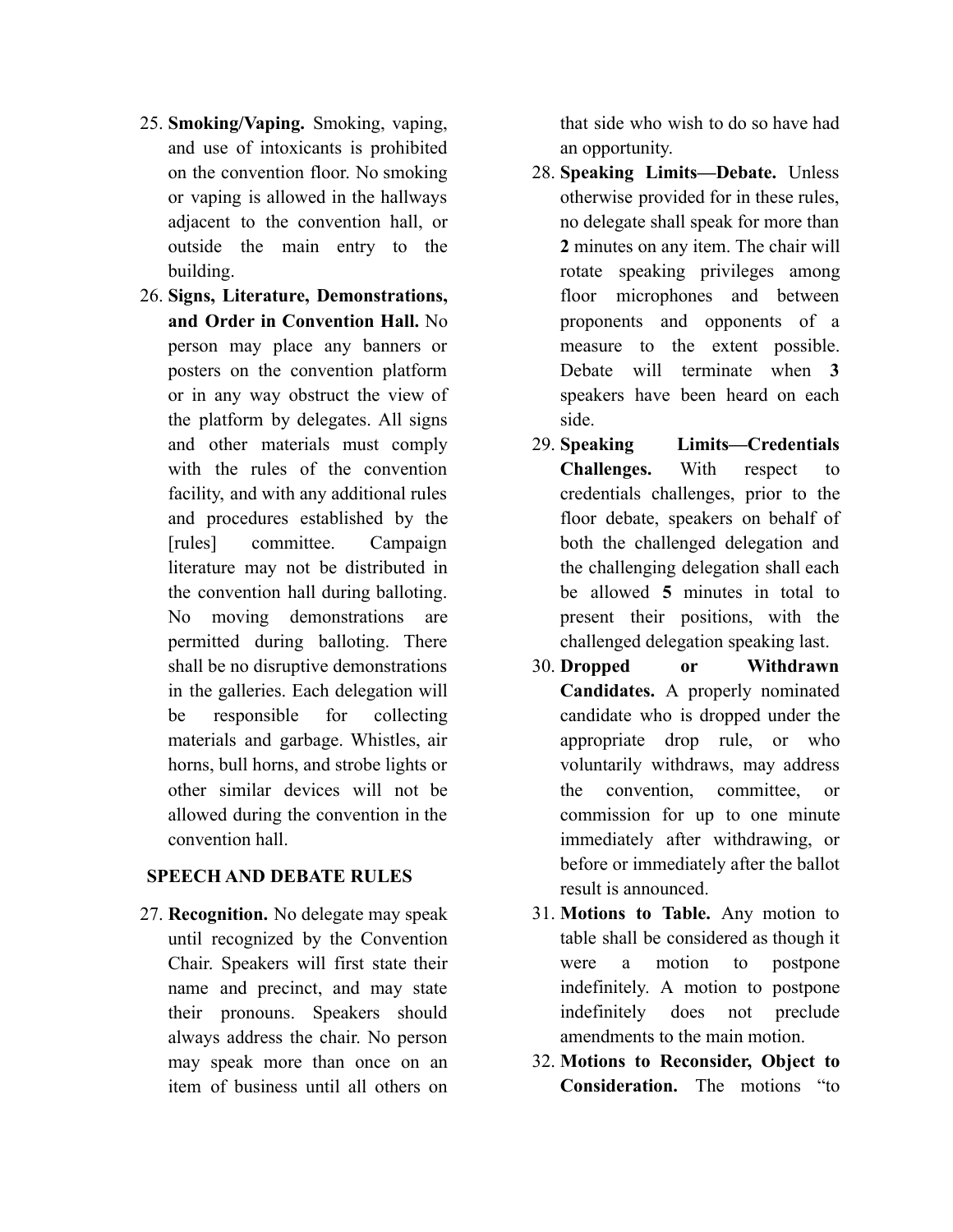reconsider and enter on the minutes" and "to object to consideration" are not in order. The motion to reconsider is in order and will require a two-thirds vote.

- 33. **Motions in Writing.** Any amendment to a motion or resolution which removes, changes, or adds **5** or more words must be submitted in writing to the Convention Chairs before being considered.
- 34. **Dignitary Speeches.** Incumbent DFL office holders, declared DFL candidates, and other party dignitaries may address the convention at the discretion of the Convention Chairs. Such visitors will limit their remarks to no more than **2** minutes.

#### **WALKING SUBCAUCUS**

- 35. **Time Limits for Walk Periods.** If a Walking Subcaucus system is used, delegates will have an initial period of **15** minutes after subcaucus nominations are completed to move to the subcaucus of their choice. If all remaining subcaucuses are viable on the first count, then there shall be no second count. If any subcaucus is not viable on the first count, the Chair will announce an additional **5** minute period during which delegates can move among the remaining subcaucuses.
- 36. **Equal Division.** If elections for State Convention delegates and alternates or State Central Committee members and alternates take place by subcaucus and the resulting

delegation is not equally divided by gender identity, an odd-numbered subcaucus selected by lot from among those that elected more delegates of the over-represented gender identity will be instructed by the Convention Chairs to exchange one delegate of the over-represented gender identity for its highest ranking alternate of a different gender identity in the case of state delegates, and to replace a person it had elected with a person of a different gender identity in any other case. Any delegate reduced to alternate status will become the highest ranking alternate of that subcaucus. If balance by gender identity is still not achieved, the process will be repeated with another odd-numbered subcaucus.

37. **Convention Chairs' Duties.** The Convention Chairs shall ensure that all Walking Subcaucuses are moving smoothly and assist those that are running behind.

#### **QUESTION AND ANSWER**

- 38. **Order of Business.** There will be a question-and-answer period after candidate presentations as follows:
- 39. **First Question (Endorsements Only).** The first question to candidates for endorsement shall be "Will you suspend your campaign if someone other than you is endorsed by this convention? Yes or No answer only."
- 40. **Submission in Writing.** All other questions must be submitted in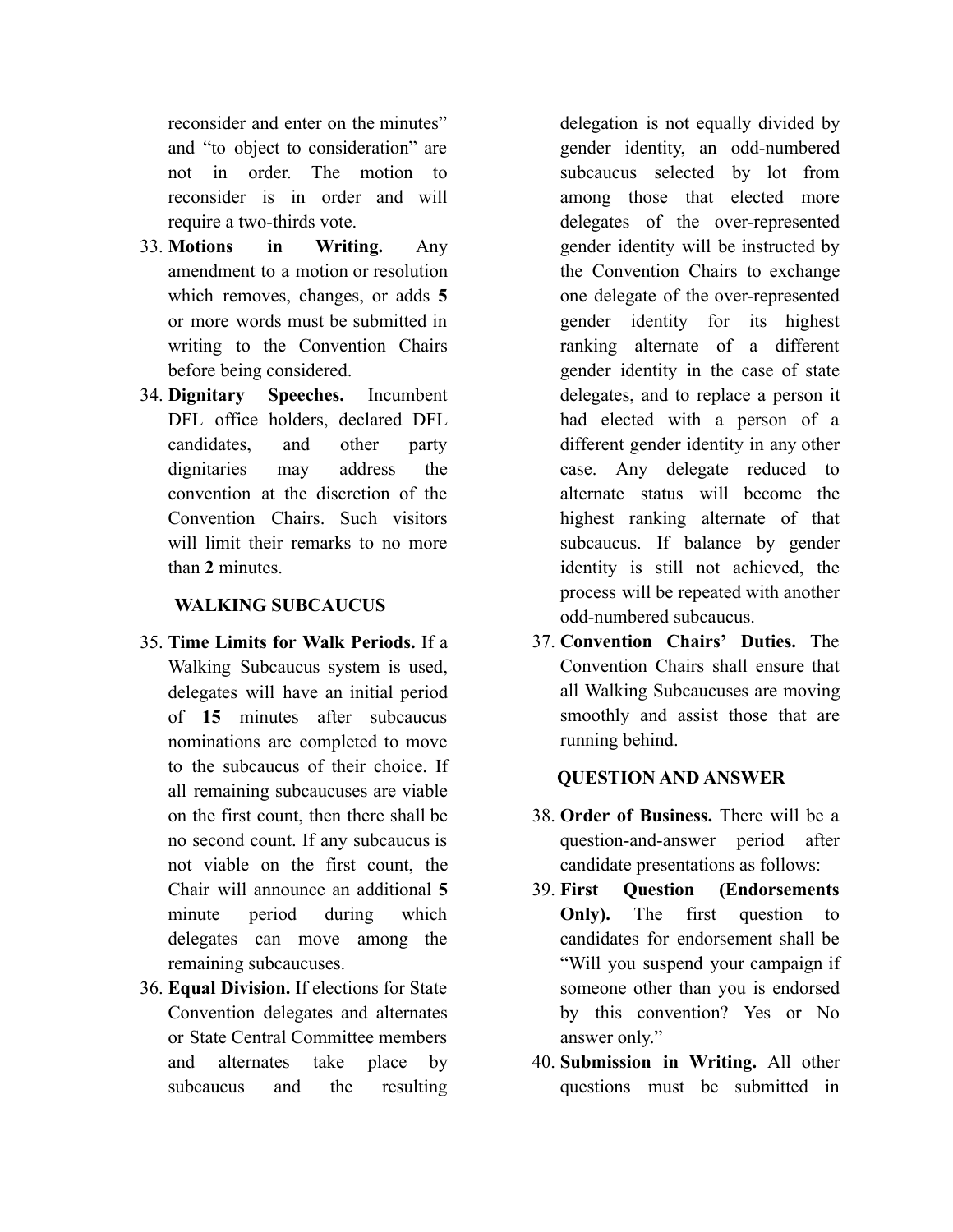writing before the completion of candidate presentations.

41. **Criteria for Questions.** All questions must be:

Legible

General in nature and addressed to all candidates

Cover a single topic

Not in the nature of a personal attack Possible to answer within a **1** minute period.

- 42. **Screening of Questions.** The Convention Chairs or their designee shall screen all questions and eliminate any that are duplicative or not in compliance. The remaining questions shall be placed in a container and drawn by lot.
- 43. **Asking Questions.** Convention Chair shall ask the candidates each question in turn, but shall not read any preliminary remarks, statements or explanations included with the question.
- 44. **Order of Response.** The order of response for the first question will be established by lot and will rotate for each subsequent question.
- 45. **Time Limit for Responses.** Each candidate shall be allowed **1** minute to answer each question.
- 46. **Time Limit for Question Period.** The Question period will last for **30** minutes or until all questions are asked but shall be extended to allow all candidates to answer the final question.

# **PARTY OFFICER ELECTIONS**

- 47. **Nominations and Speeches.** The nominations committee shall place in nomination the committee's recommendations. Other nominations shall be made from the floor without speeches or seconds. Candidates for election to a party unit office shall be nominated by name only, but each candidate may have 2 minutes to use as they wish.
- 48. **Chair, Vice Chair, etc.** The Unit Chair, Vice Chair (not of the same gender identity as the Chair), Outreach Officer (if specified in the Unit Constitution), Secretary, and Treasurer shall be elected by a majority vote. Voting will be conducted by separate ballot for each position. If none of the nominees for an office receive a majority vote on a ballot, the nominee with the least number of votes will be dropped on the next ballot, provided that at least two candidates remain on that ballot. If the unit's constitution specifies annual conventions, these officers will be elected at the odd year convention.
- 49. **Directors.** The convention shall elect Directors as specified in the unit constitution, with equal division. If delegates sufficient to elect one Director request proportional voting for Directors, the convention will use the Walking Subcaucus system provided in the Official Call following the rules stated in the Walking Subcaucus section of these rules. If proportional voting is not used, the convention will elect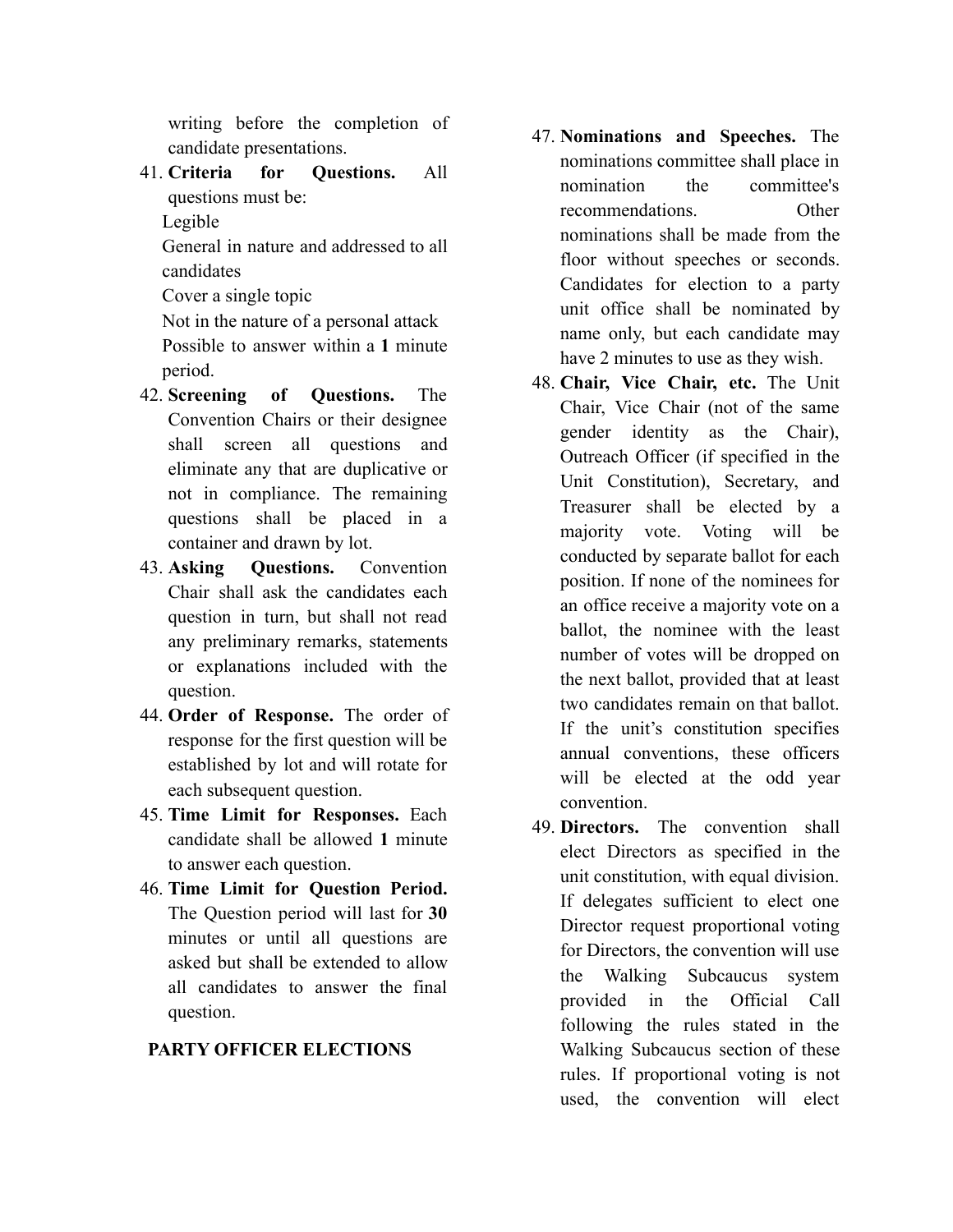Directors by plurality vote or as the convention determines.

- 50. **State Central Committee (Organizing Units Only).** An Organizing Unit convention shall, as a whole, elect State Central Committee members and alternates. The total delegation and any automatic members are specified in the 2022-2023 Official Call. One alternate shall be elected for each member, including any automatic members. Alternates are ranked without regard to gender identity. If a contest for members exists and more than three members are to be elected by the convention, the Chair will ask for a show of hands on proportional voting.
- 51. **Endorsement by verbal acclamation.** In the event that only one candidate is seeking the endorsement of the organizing unit a motion to the chair for an endorsement by verbal acclimation may be in order.
- 52. **Proportional Voting.** If delegates sufficient to elect one member request proportional voting, the convention will use the Walking Subcaucus system provided in the Official Call following the rules stated in the Walking Subcaucus section of these rules. Alternates shall be ranked according to the size of each subcaucus.
- 53. **Non-Proportional Voting.** If proportional voting is not used, the convention will elect State Central Committee members and alternates

by plurality vote or as the convention determines. A record of the number of votes each alternate receives will be recorded for purposes of ranking alternates.

# **SENATE DISTRICT ENDORSEMENT RULES [SENATE DISTRICTS ONLY]**

- 54. **Nominations.** Candidates for State Senate endorsement shall be nominated by name only.
- 55. **Speeches.** Each candidate (and/or their representative $(s)$ ) shall be allowed no more than **5** minutes to address the convention. No others may speak on behalf of or against the candidate.
- 56. **Question and Answer.** A question-and-answer period will follow the rules in the Question and Answer section of these rules.
- 57. **Vote Threshold.** Endorsement of a candidate for State Senate requires a 60 percent affirmative vote of the Senate District Convention.
- 58. **Drop Rule.** Candidates receiving less than **10%** will be dropped after the first ballot. On subsequent ballots, the drop off percent will be raised by **5%** each ballot. In addition, after the **4 th** ballot, the lowest remaining candidate will be dropped regardless of the percent. However, in no case will this drop off rule be used to reduce the number of candidates remaining on the next ballot to less than two.
- 59. **No Endorsement.** If no candidate for endorsement has received sixty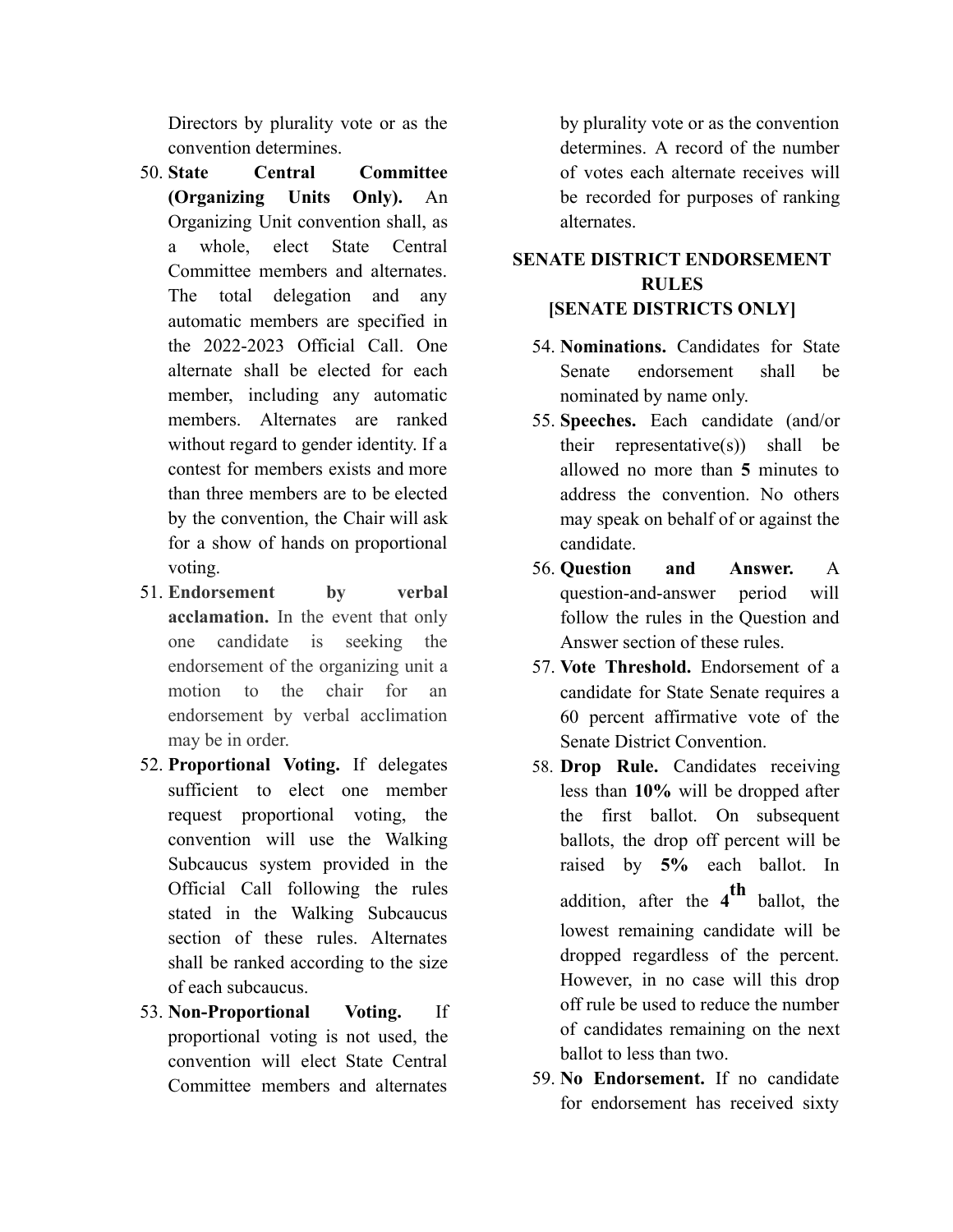percent of the votes cast after **5** ballots, a motion to have no endorsement will be in order at any time thereafter, and will pass with a majority vote.

# **HOUSE DISTRICT ENDORSEMENT RULES [SENATE OR HOUSE DISTRICT CONVENTIONS ONLY]**

- 60. **House District Conventions.** The Senate District Convention shall recess into two House District Conventions. The House District Conventions shall each elect one or more Chairs. The business of each House District Convention shall be the endorsement of a candidate for the State House of Representatives from that House District, and any other business authorized by the Senate District constitution. Each House District Convention may recess in between ballots to permit the Senate District Convention to reconvene and proceed with other business on its agenda. Each House District Convention shall adjourn upon completion of its business.
- 61. **State House Endorsements.** Endorsement of a candidate for State House of Representatives by each House District Convention shall be done using the procedures in the rule titled "State Senate Endorsements", substituting "House" for "Senate."

## **STATE CONVENTION DELEGATE ELECTIONS [ORGANIZING UNITS ONLY]**

- 62. **Delegate Election Procedures.** The number of state delegates and alternates to be elected by the convention is specified in the 2022-2023 Official Call. The procedures to be used in the election of delegates and alternates to the Congressional District and State Conventions are as follows:
- 63. **Acclamation.** If the Convention Chair determines that no more want to serve than there are delegate positions, the election shall be by acclamation.
- 64. **Proportional Voting.** If a contest exists, the Convention Chair shall ask for a show of hands on proportional voting. If delegates equal to the number represented by one State Convention delegate want proportional voting, it must be used.
- 65. **Walking Subcaucuses.** If proportional voting is used, the convention will use the Walking Subcaucus system provided in the call and will follow the rules of the Walking Subcaucus section of these rules. In addition, each subcaucus must indicate the gender identity of all delegates and alternates for the purpose of equal division within the unit's delegation.
- 66. **Non-Proportional Voting.** If proportional voting is not used, the convention will elect State Convention delegates by plurality vote or as the convention determines.
- 67. **Ranking of Alternates.** Alternates will be nominated and elected in a similar fashion to delegates.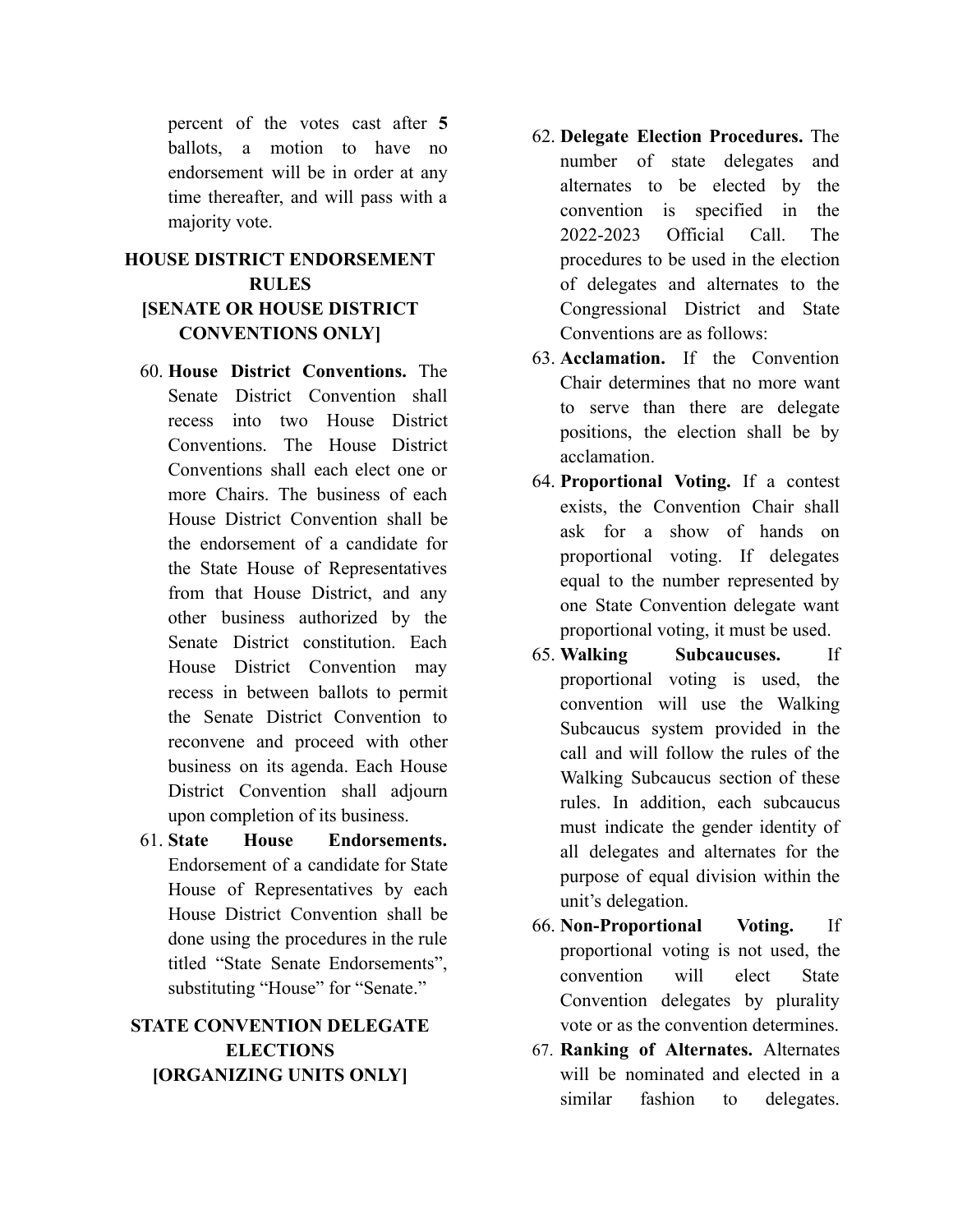Alternates must be ranked by the convention or subcaucus  $(1^{\text{st}}, 2^{\text{nd}})$  $3<sup>rd</sup>$ , etc.) for use in alternate upgrading at the Congressional District and State Conventions. Alternates are ranked without regard to gender identity.

68. **Record of Votes.** The number of votes each alternate receives will be recorded for use in alternate ranking at the Congressional District and State Conventions. Even if no contest exists for alternate seating, the vote must be taken to determine this ranking. Any ties are broken by lot.

# **PLATFORM AND RESOLUTIONS [ORGANIZING UNIT CONVENTIONS ONLY]**

- 69. **Reading of Platform Statement.** The Platform Statement in the Official Call shall be read to the convention or other group selecting the resolutions to forward before consideration of resolutions begin.
- 70. **Resolutions.** The Organizing Unit can forward to the State Platform, Issues, and Legislative Affairs Committee a number of resolutions equal to twice the number of State Convention delegates allocated to the Organizing Unit convention, or 20 resolutions, whichever is larger. The resolutions to be forwarded by the Organizing Unit must be selected from among those resolutions adopted by the precinct caucuses from precincts wholly or partially

within the Organizing Unit. The resolutions forwarded to the State Platform, Issues, and Legislative Affairs Committee should address party positions on state and national issues. Resolutions that cover only local issues should not be forwarded to the State Platform, Issues, and Legislative Affairs Committee. All resolutions forwarded to the State Platform, Issues, and Legislative Affairs Committee must be submitted in the format prescribed by the State Platform, Issues, and Legislative Affairs Committee, with only one resolution per form and only one subject per resolution. After the convention or meeting, the Organizing Unit Chair must send or deliver the resolutions selected to the State DFL Office so they are received no later than the date in the Official Call.

71. **Procedure for Selection.** The procedure for selecting the resolutions to be forwarded to the State Platform, Issues, and Legislative Affairs Committee is as follows:

> The convention will vote on each resolution presented for consideration. To remain in consideration, a resolution must receive at least a 60% affirmative vote of the convention. In calculating vote totals, abstentions shall be counted as part of the vote (in effect making them "no" votes). If more than the allowed number of